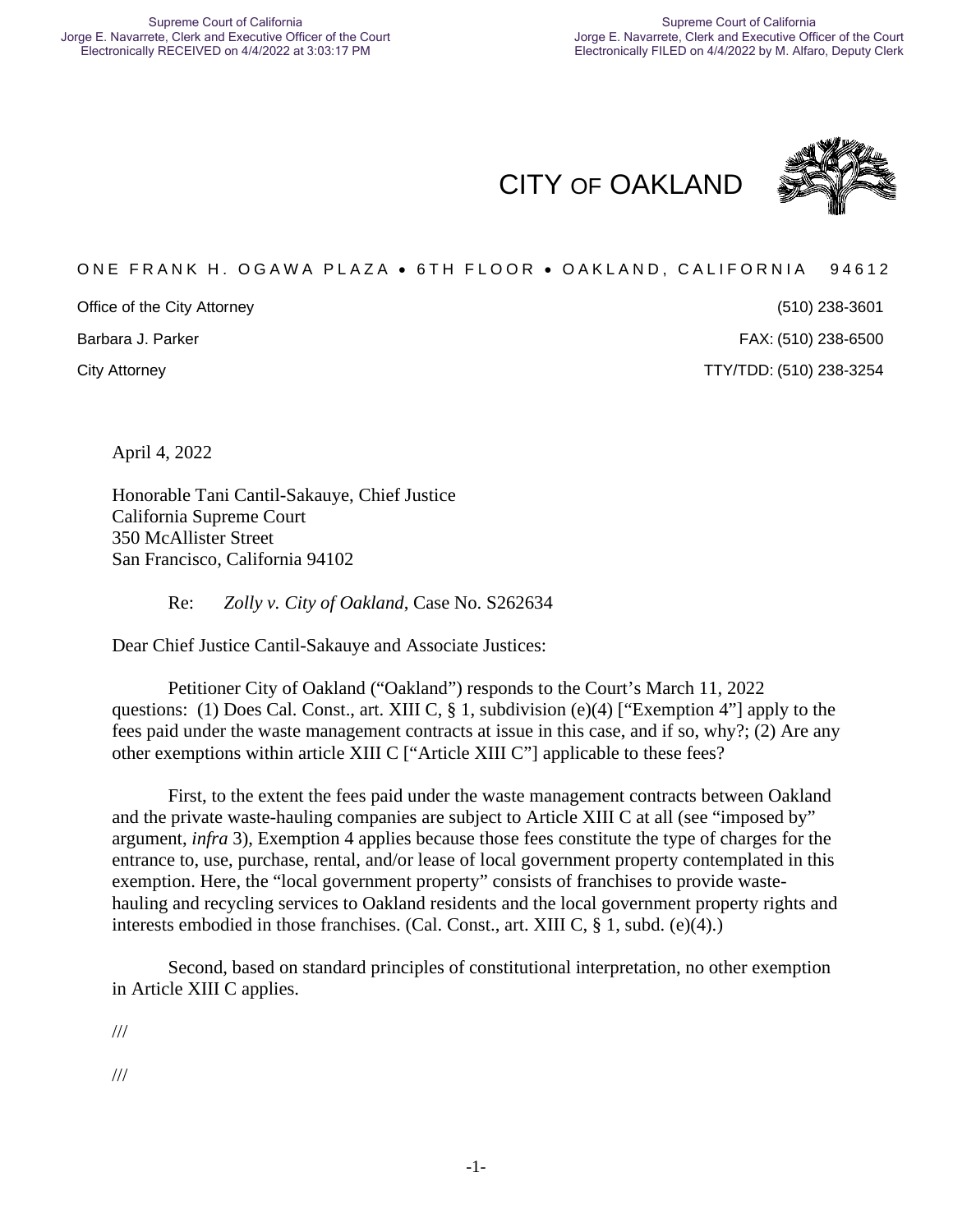#### **I. Exemption 4 Applies and Categorically Exempts the Oakland Franchise Fees from the Definition of "Tax."**

#### **A. Oakland's fees at issue are franchise fees paid in exchange for government property.**

Exemption 4 applies here because the fees are paid in exchange for the right to enter, use, purchase, rent, and/or lease local government property in the form of a franchise to provide utility services to Oakland residents. Under the relevant ordinances, the fees are paid

in consideration of the *special franchise right* granted by the City to *Franchisee* to transact business, provide services, use the public street and/or other public places, and to operate a public utility for Mixed Materials and Organics [or Residential and Commercial Recycling] collection services.

(Opening Brief ("OB") 15-16 [emphasis added]; 1 JA 141; 2 JA 326.)

Accordingly, the fees are paid to *purchase a franchise* to provide waste management services to Oakland residents. That franchise is a form of "local government property." (See *Jacks v. City of Santa Barbara* (2017) 3 Cal.5th 248, 262) ["A franchise to use public streets or rights-of-way is a form of property, and a franchise fee is the purchase price of the franchise."] [citations omitted] (*Jacks*); *Santa Barbara County Taxpayer Assn. v. Bd. of Supervisors* (1989) 209 Cal.App.3d 940, 949 [a franchise "enable[s] an entity to provide vital public services with some degree of permanence and stability, as in the case of franchises for utilities"] (*Santa Barbara*); *City & County of San Francisco v. Market St. Ry. Co.* (1937) 9 Cal.2d 743, 747 ["A franchise is property."]; 34A Cal.Jur.3d (Feb. 2022 update) Franchises from Governmental Bodies, § 4 ["A franchise is property of an incorporeal and intangible nature, and is considered an estate in real property."].) This understanding of a "franchise" is consistent with how cities and counties across California interpret the term. (See League of California Cities Amicus Brief ("League Br.") 30 ["Franchise fees have been in place and consistently upheld as compensation for the grant of a possessory interest in government property and associated valuable franchise rights, distinct from taxes or other types of fees and charges."].)

The Oakland franchises at issue here comprise a bundle of property interests, including "the right to use the streets *and* the right to take a profit from that use," which "*conjointly*  constitute the franchise." (34A Cal.Jur.3d, Franchises from Governmental Bodies, § 3 [emphasis added]; see also 12 McQuillin Law of Municipal Corps., Franchise defined, § 34:2 [a "franchise" is "the grant of a right to maintain and operate public utilities within a municipality and to exact compensation for such services"]; Oakland's Consolidated Amicus Answer Brief ("Consol. Amicus Br.") 7-13.) As such, Oakland's franchise fees constitute charges for the "purchase…of local government property."

Oakland's franchise fees also qualify as charges for the entrance to or use of local government property as separately enumerated in Exemption 4. Here, the right to "use the public street and/or other public places" was expressly identified as one part of the franchise property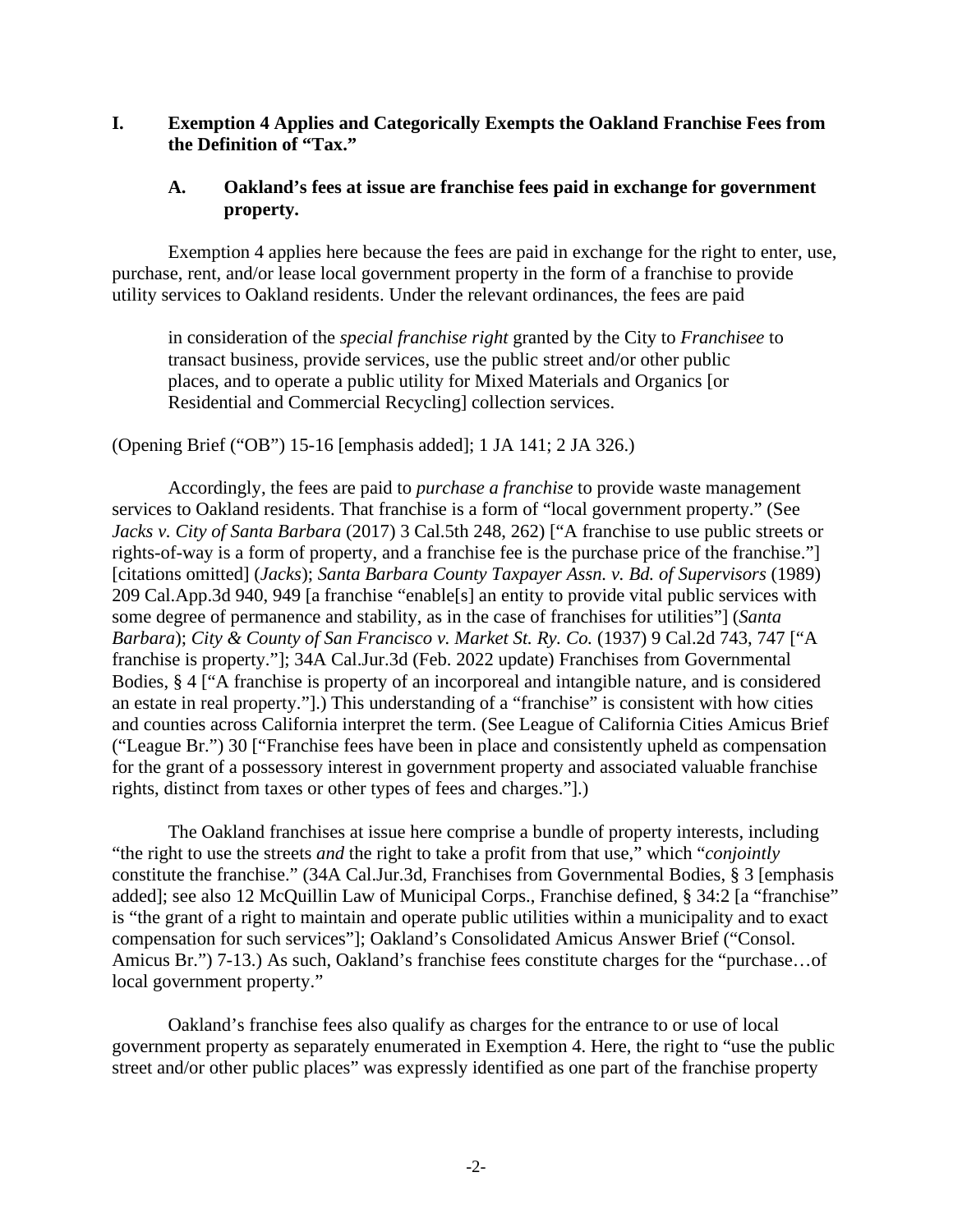interests conveyed by Oakland to the private waste-haulers. (See *supra* & OB 15-16; 1 JA 141; 2 JA 326.) Exemption 4 expressly includes such fees.

#### **B. Oakland's franchise fees are a matter of contract, not taxes imposed by a local government.**

Exemption 4's application to Oakland's franchise fees also is consistent with the historical understanding that franchise fees are matters of contract, not taxes. (See *Jacks*, 3 Cal.5th at 262 ["Historically, franchise fees have not been considered taxes."]; *Santa Barbara*, 209 Cal.App.3d at 950 ["fees paid for franchises are not taxes"]; *id.* at 949 ["A franchise is a negotiated contract between a private enterprise and a governmental entity for the long-term possession of land.").]; *Tulare County. v. City of Dinuba* (1922) 188 Cal. 664, 670 [franchise fees are "purely a matter of contract"]; *Contra Costa County v. American Toll Bridge Co.* (1937) 10 Cal.2d 359, 363 [public body may condition the grant of a franchise on "the requirement of payment of money" which "becomes a part of the contract which the grantee has voluntarily assumed"]; League Br. 19 ["In contrast to taxes and fees that are directly imposed by a local government, franchise fees are the product of contracts between sophisticated and capable parties, negotiated to compensate cities for a possessory interest in or special privilege to use public property and transact business in and with the city."].) As *Jacks* recognized, Proposition 26 "confirmed" the "understanding that restrictions on taxation do not encompass amounts paid in exchange for property interests," such as franchise fees. (*Jacks*, 3 Cal.5th at 262-63; see also *id.* at 263 & fn.6 [implicitly recognizing that Exemption 4 applies to franchise fees]; see also Amicus Brief of the California Legislature 18 ["the decision to include the fourth exception signaled that voters[] intended to *refrain* from closing 'loopholes' around charges like franchise fees and bridge tolls . . . that is exactly what the text indicates, given that the exception is drafted in absolute terms without any caveats"].)

Indeed, a charge may constitute a tax only if it is "imposed by local government" in the first place. (Cal. Const., art. XIII C, § 1, subd. (e).) A charge is "imposed" if it is established by authority or force. (See *California Cannabis Coalition v. City of Upland* (2017) 3 Cal.5th 924, 944, citing *Ponderosa Homes, Inc. v. City of San Ramon* (1994) 23 Cal.App.4th 1761, 1770 ["'To impose' generally means to establish or apply by authority or force. . . ."]; see also *Citizens Assn. of Sunset Beach v. Orange County Local Agency Formation Com*. (2013) 209 Cal.App.4th 1182, 1194, fn. 15 [discussing dictionary definitions of "impose"].) Oakland's franchise fees are bargained-for contract consideration in exchange for valuable property rights, not charges "imposed by" a local government. Accordingly, the franchise fees are not even subject to Article XIII C. (See OB 45-54; Reply Brief ("RB") 29-33); see also 99 Ops. Cal. Atty. Gen. 1, Op. No. 13-403 (2016) ["the phrase 'imposed *by* a local government' connotes that the local government is using its *own* authority or force to assess and require payment"; local ordinance enforcing payment of a contractual franchise obligation the franchisee voluntarily assumed was not "imposed" by local government and thus not a local "tax"].) But if they are "imposed," then Exemption 4 applies.

Deeming that franchise fees fall under Exemption 4 does not create a "loophole" in contravention of Proposition 26, as Respondents and some amici aver. Instead, franchise fees are limited by many factors: by the sophistication of the companies bargaining for the franchise, by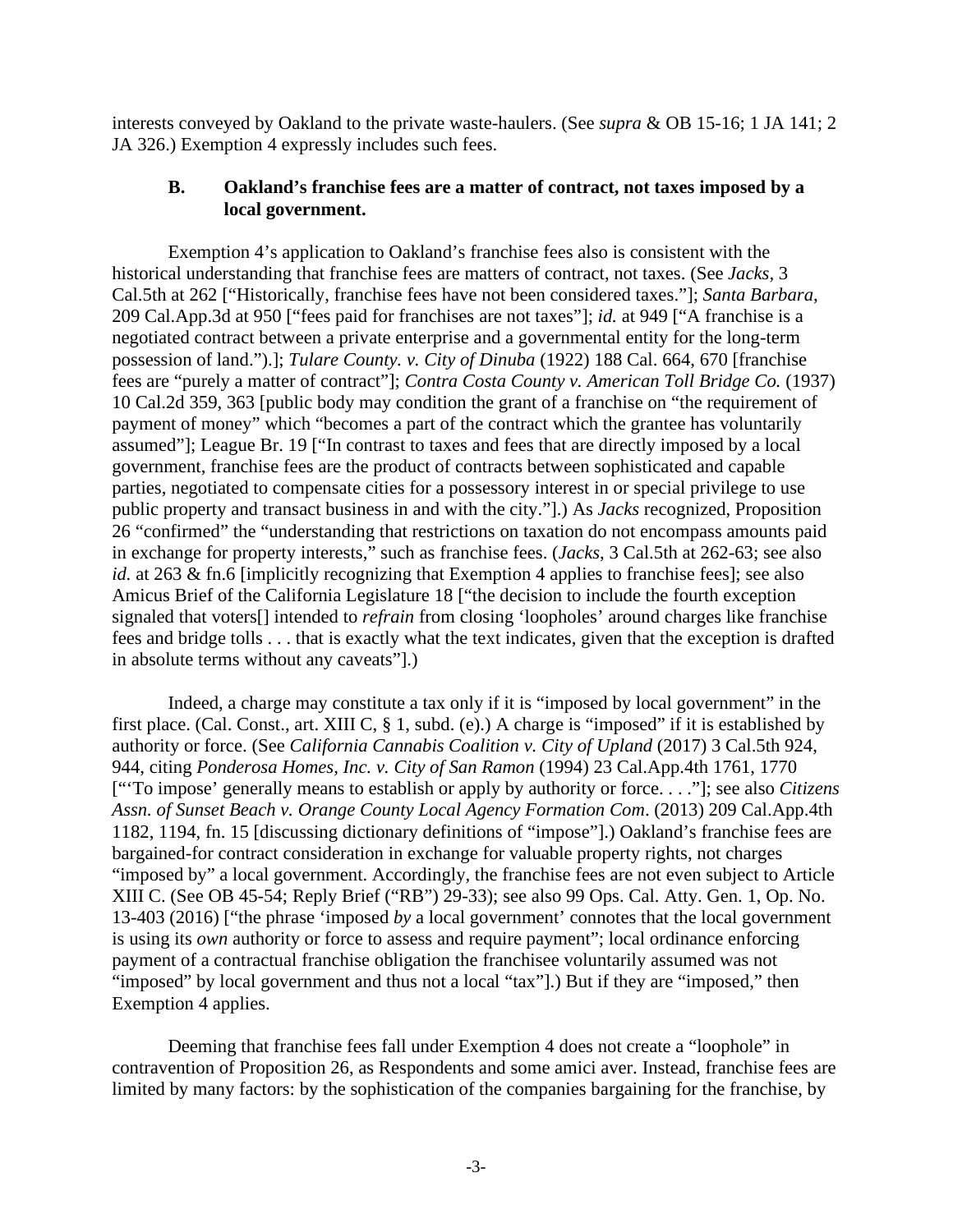local officials' incentive to maximize public benefit, by voters' capacity to remove elected officials whose legislative enactments (such as the award of a franchise) they oppose, and by other forces. (See, e.g., League Br. 10-11, 24-25.)

Failing to include the Oakland franchise fees at issue here within the ambit of Exemption 4 would contradict both constitutional text and historical understanding and jurisprudence. Such a holding would upend long-standing case law and other authorities confirming that franchises are property and that fees paid as consideration for such property rights categorically are not taxes. Oakland's franchise fees thus squarely fall within Exemption 4.

#### **II. Applying Any Other Exemption Would Violate Principles of Statutory Construction and Contradict Exemption 4's Natural Reading.**

None of the other six exemptions under Article XIII C applies to Oakland's franchise fees either because they are wholly inapplicable on their face, or because they create textual absurdities that violate long-held principles of statutory construction. The second, third, fifth, sixth, and seventh exemptions cannot apply to the Oakland franchise fees by definition. The Oakland fees at issue are not imposed for (1) a "*government* service or product" [Exemption 2] [emphasis added]; (2) "regulatory costs" incurred *by Oakland* in connection with licenses, permits, investigations, inspections, audits, etc. [Exemption 3]; or (3) "as a condition of property development" [Exemption 6]. Nor do the fees constitute a "fine, penalty, or other monetary charge" imposed "as a result of a violation of law" [Exemption 5] or "[a]ssessments and property-related fees" imposed in accordance with the provisions of Article XIII D [Exemption 7]. (See Cal. Const., art. XIII D, § 2, subd. (b) & (e) [restricting "assessments" and "fees" imposed "by an agency," i.e., a "local government," upon "real property…for a special benefit conferred upon the real property" or "upon a parcel or upon a person as an incident of property ownership"].) In addition to these exemptions being clearly inapplicable to Oakland's franchise fees based on their plain meaning, because none of these exemptions has been raised as possibly applying to the Oakland fees, the parties and amici all appear to agree that these exemptions are inapplicable.

Certain amici have suggested the first exemption, covering "[a] charge imposed for a specific benefit conferred or privilege granted directly to the payor that is not provided to those not charged, and which does not exceed the reasonable costs to the local government of conferring the benefit or granting the privilege," might apply. (Cal. Const., art. XIII C, § 1, subd. (e)(1)) ["Exemption 1"].) Whatever superficial plausibility this argument might appear to have, applying the exemption in its entirety creates illogical and inconsistent results that cannot be harmonized with the provision's plain language or standard canons of constitutional and statutory interpretation.

*First*, applying Exemption 1 to the Oakland franchise fees is illogical because those fees do not have an associated "cost." As a result, the franchise fees cannot be limited to "the reasonable costs to the local government of conferring the benefit or granting the privilege." (Cal. Const., art. XIII C, § 1, subd. (e), para. 1.) Oakland incurred no measurable *cost* from granting the franchises to the waste-hauling companies—rather, it *sold* a government property interest. Recognizing that, unlike government services or regulatory activities, franchises have no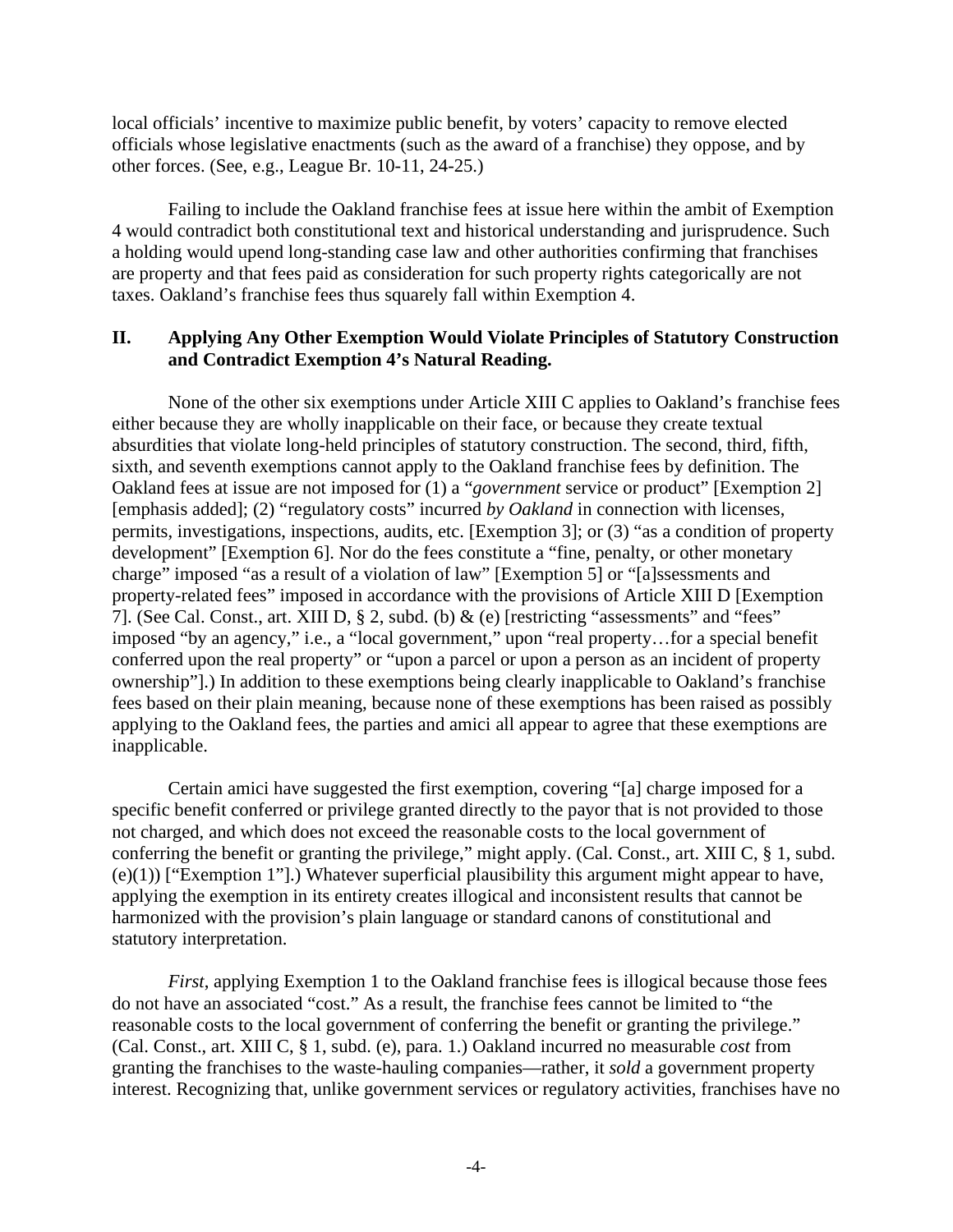associated government cost, this Court repeatedly confirmed in *Jacks* that franchise fees are paid "for the use or purchase of a government *asset* rather than compensation for a cost," and thus are not "based on the costs incurred in affording a utility access to rights-of-way." (*Jacks*, 3 Cal.5th at 268, 274-75 [emphasis in original]; see also *id.* at 268 [franchise fees are not "tied to a public cost"]; *id.* at 269 [contrasting "fees imposed to compensate for the expense of providing government services or the cost to the public of the payer's activities" with "fees imposed in exchange for a property interest"].)

This view comports with the historical understanding of franchises and franchise contracts, under which the government "can prescribe terms and conditions in the granting and for the acceptance of a franchise," including "the requirement of payment of money...which may be fixed *without regard to the cost of supervision or inspection*." (*Contra Costa County*, *supra*, 10 Cal.2d at 363 [emphasis added].) Even the Zolly Respondents conceded that "there is clearly no government cost associated with a franchise fee that could make" a "reasonable cost" requirement applicable.<sup>1</sup> (Answer Brief ("AB") 34-35.) Exemption 1 thus *cannot* apply to Oakland's franchise fees by its plain terms because doing so would "lead to absurd results" and violate principles of construction. (See, e.g., *Howard Jarvis Taxpayers Ass'n v. Bay Area Toll Authority* (2020) 51 Cal.App.5th 435, 461) (*BATA*); see also OB 31-34.)

*Second*, applying Exemption 1 to the Oakland franchise fees would be inconsistent with Proposition 26's purpose. The first three exemptions were enacted in response to *Sinclair Paint Co. v. State Bd. of Equalization* (1997) 15 Cal.4th 866 (*Sinclair Paint*). (See, e.g., *Schmeer v. County of Los Angeles* (2013) 213 Cal.App.4th 1310, 1322 [Proposition 26 "was largely a response to *Sinclair Paint*"].) *Sinclair Paint* "summarized three categories of charges that are fees rather than taxes": (1) "special assessments [which] may be imposed in amounts reasonably reflecting the value of the benefits conferred by improvements"; (2) "development fees, which are charged for building permits and other privileges…'if the amount of the fees bears a reasonable relation to the development's probable costs to the community and benefits to the developer'"; and (3) "regulatory fees…imposed under the police power to pay for the reasonable cost of regulatory activities." (*Jacks*, 3 Cal.5th at 260-61.) Proposition 26 was intended to codify these categories "in significant part." (*City of San Buenaventura v. United Water Conservation Dist.* (2017) 3 Cal.5th 1191, 1210 fn. 7.); *Jacks*, 3 Cal.5th at 262 ["*Sinclair Paint*'s understanding of fees as charges reasonably related to specific costs or benefits is reflected in Proposition 26."].) Accordingly, Exemption 1 was intended to codify that special assessments and similar fees are not "taxes" when limited to the reasonable cost of providing the benefits funded by those special assessments. Exemptions 2 and 3 similarly were intended to codify exemptions relating to the other fees *Sinclair Paint* addressed.

Moreover, there is no indication that the standards addressed in *Sinclair Paint*, as codified in Exemption 1, were intended to apply to franchise fees. Franchise fees were not

<sup>&</sup>lt;sup>1</sup> In their amicus answer brief, the Zolly Respondents suggested in passing, for the first time on this appeal, that Article XIII C's first exemption and its "reasonable-costs limit" "arguably" may apply to Oakland's franchise fees to the extent they pay "for something other than the use of 'public streets or rights-of-way.'" (Zolly Amicus Answer Br. 7-8 fn.3.) This contention contradicts the Zolly Respondents' prior concession.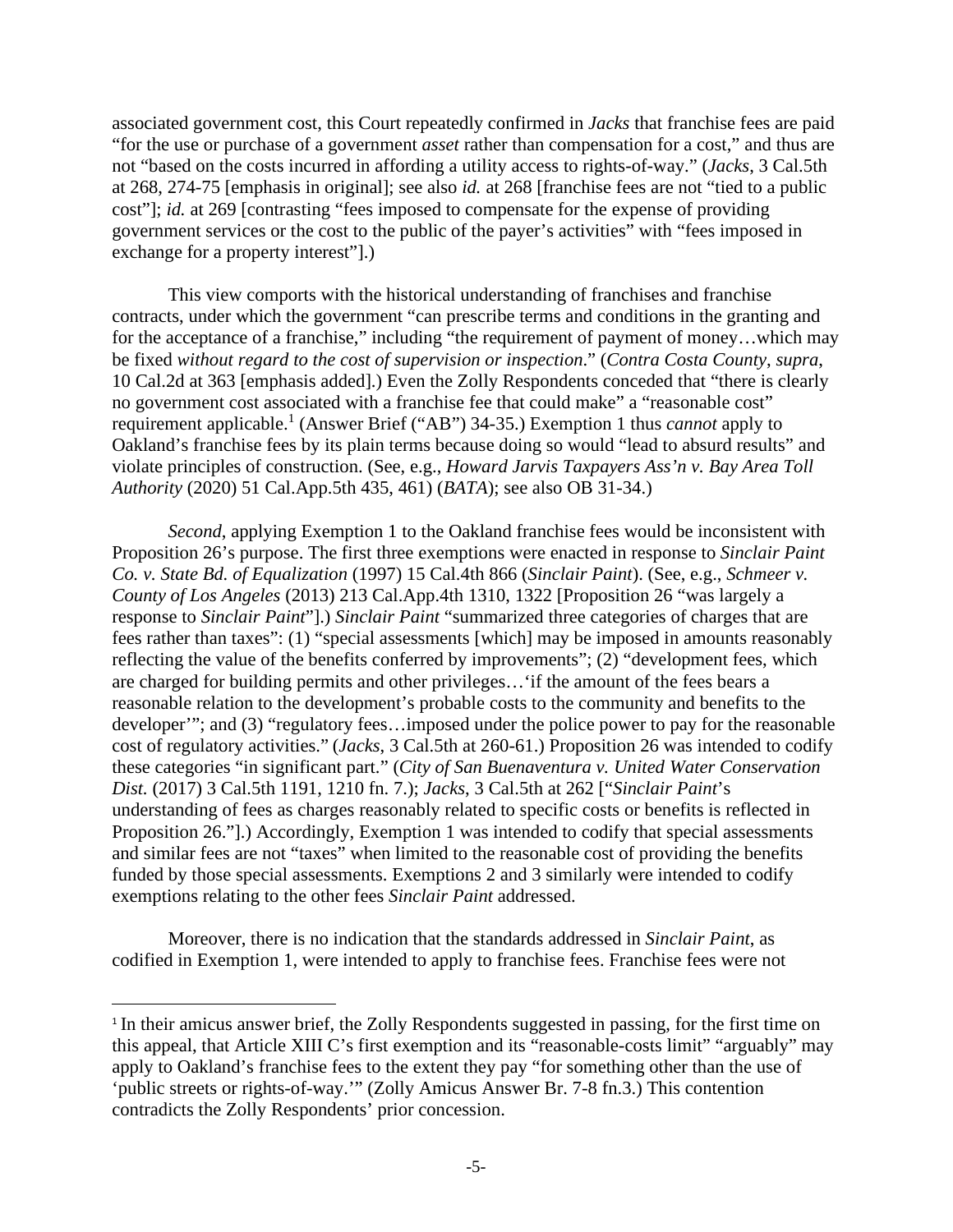discussed in *Sinclair Paint* and cannot be "reasonably related to specific costs" or "benefits conferred by improvements" like the special assessments, development fees, and regulatory fees *Sinclair Paint* addressed. Indeed, the only post-Proposition 26 case to have analyzed whether a franchise fee is exempt as a charge for the purchase or use of government property applied Exemption 4 straightforwardly to the challenged property use charges. (*City of Del Mar v. Time Warner Cable Enters., LLC* (S.D. Cal. Aug. 28, 2017) No. 3:17-cv-00186-CAB-(NLS), 2017 WL 3705833, at \*4.)

*Finally*, even if Exemption 1 somehow still could be construed to encompass the Oakland franchise fees, other principles of construction dictate that Exemption 4 must control in the event of such a conflict. Where two provisions overlap and cannot be reconciled, the more specific language controls over the general. (58 Cal.Jur.3d Statutes (Feb. 2022 update) § 116 [courts must] "give effect to the special provision alone in the face of the dual applicability of the general provision and the special provision"].) Under this principle, even if both exemptions might otherwise apply, Exemption 4 would control over Exemption 1 because Exemption 4 specifically applies only to government property transactions, whereas Exemption 1 applies more generally to any privilege or benefit with an associated cost.

Relatedly, courts construing constitutional language must "give meaning to every word…if possible" and must avoid "an interpretation which has the effect of making [constitutional] language null and void." (*Office of Inspector General v. Sup. Ct.* (2010) 189 Cal.App.4th 695, 708.) Applying Exemption 1 in lieu of Exemption 4 would violate this principle. If this Court were to apply Exemption 1 to Oakland's franchise fees notwithstanding that Exemption 4's natural reading plainly covers those fees, that effectively would render Exemption 4 "null and void." Under such a construction, an argument could be mounted that any charge for the use or purchase of government property—such as park entrance fees, bridge tolls, or amounts paid to purchase government land or buildings—confers a privilege or benefit to the user and thus should be analyzed under Exemption 1's "reasonable costs" limitations rather than Exemption 4's categorical exclusion for government property charges. Exemption 4 must be given effect here, lest it be rendered meaningless.

Exemption 4's natural reading plainly encompasses Oakland's franchise fees, which are categorically exempt from the definition of "tax." Such a reading is consistent with Article XIII C's plain language, voter intent, and the historical treatment of franchises and franchise fees.

Respectfully submitted,

 $U(1)$ 

Cedric C. Chao Chao ADR P.C.

Barbara Parker, City Attorney Oakland City Attorney's Office

*Attorneys for Petitioner City of Oakland* 

Enclosures: Certificate of Compliance Certificate of Service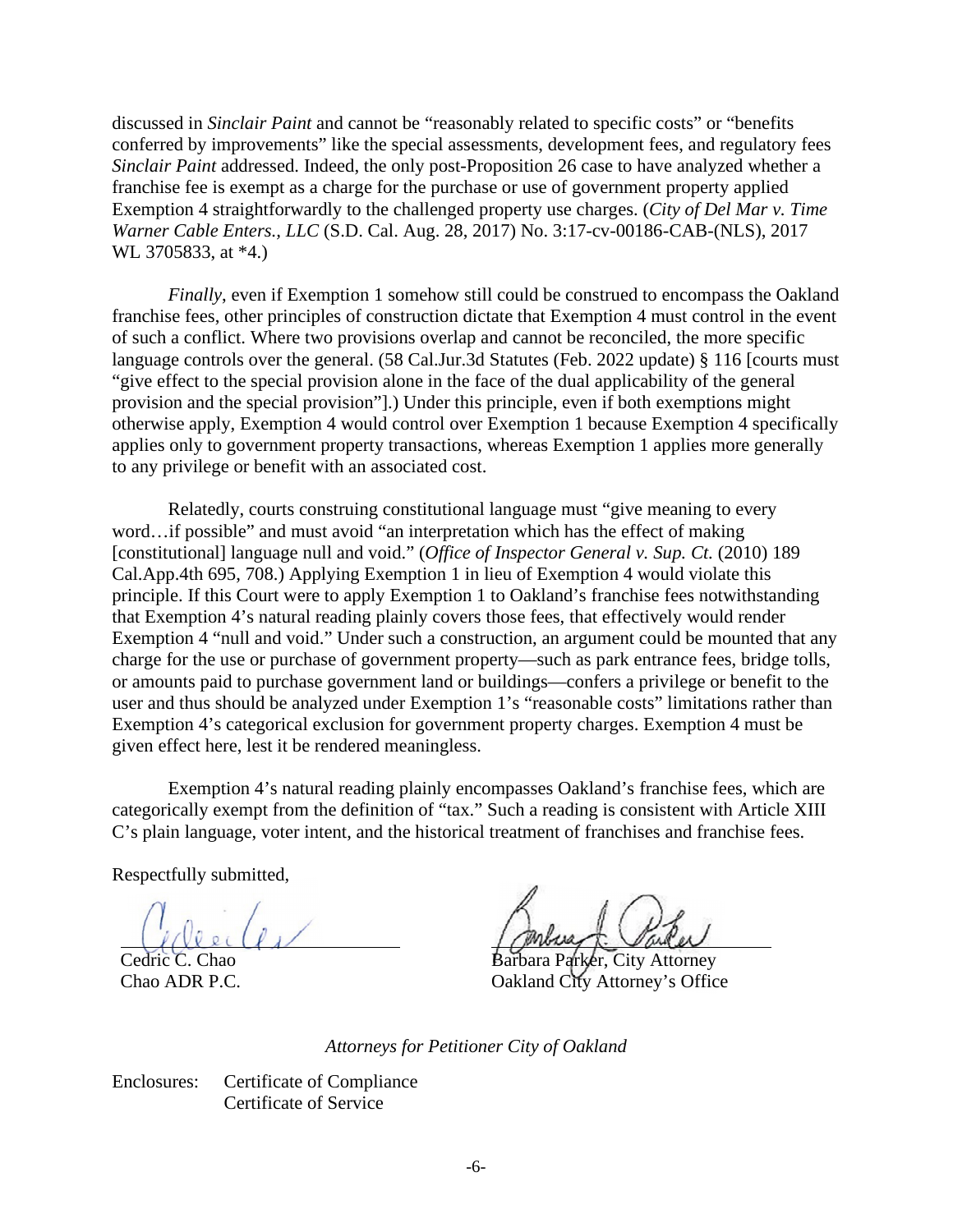## **CERTIFICATE OF COMPLIANCE**

Pursuant to Rule of Court  $8.520(c)(1)$  and  $(d)(2)$ , the undersigned hereby certifies that the computer program used to generate this brief indicates that it includes 2,797 words, including footnotes and excluding the parts identified in Rule  $8.520(c)(3)$ .

Dated: April 4, 2022 /s/ *Cedric Chao* 

Cedric Chao CHAO ADR, PC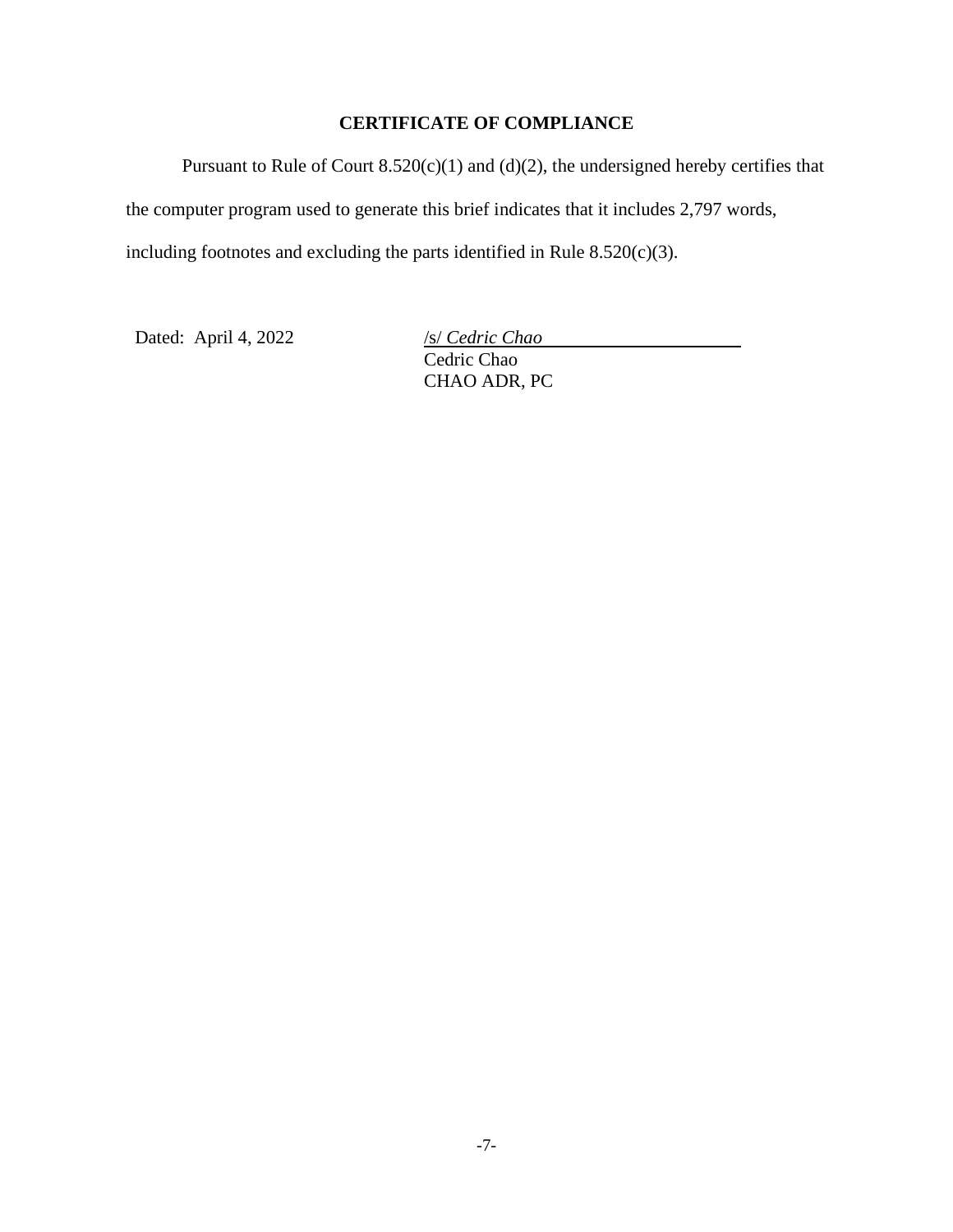#### **CERTIFICATE OF SERVICE**

I, the undersigned, certify and declare that I served the following document(s) described as:

#### **PETITIONER CITY OF OAKLAND'S OPENING SUPPLEMENTAL LETTER BRIEF**

by providing a true and correct copy of the aforementioned document(s) on the interested parties in this action identified as follows and by the means designated below:

**Service List** 

### Andrew M. Zacks az@zpflaw.com Paul J. Katz paul@katzappellatelaw.com Lutfi Kharuf lutfi.kharuf@bbklaw.com Laura Dougherty laura@hjta.org Adrienne Weil aweil@mtc.ca.gov Monica Haymond mhaymond @orrick.com Cara Jenkins cara.jenkins@lc.ca.gov Ethan Fallon efallon@orrick.com Jason Litt jlitt@horvitzlevy.com Jeremy Rosen irosen @horvitzlevy.com Joanna Gin joanna.gin@bbklaw.com Joshua Nelson Joshua.Nelson@bbklaw.com Joshua McDaniel jmcdaniel@horvitzlevy.com Larry Peluso firm @ pelusolaw.net Robin Johansen rjohansen @olsonremcho.com Thomas A. Willis twillis **Confidence** twillis **Confidence** twillis **Confidence** twillis **Confidence** to twillis **Confidence** to twillis **Confidence** to the twillis **Confidence** to the twillis **Confidence** to the twillis **C** Margaret Prinzing mprinzing mprinzing @olsonremcho.com Timothy Bittle tim@hjta.org Kathleen Kane David Brennan dbrennan @orrick.com

**BY ELECTRONIC SERVICE** – [L.R. 5[II](i)] A TrueFiling user's registration to participate in electronic filing pursuant to this rule constitutes consent to electronic service or delivery of all documents by any other TrueFiling user in the Proceeding or by the court. (Cal. R. 8.71.)

Executed this  $4<sup>th</sup>$  day of April, 2022.

 /*s/ Cedric Chao*  Cedric Chao CHAO ADR, PC

*Attorneys for Petitioner CITY OF OAKLAND*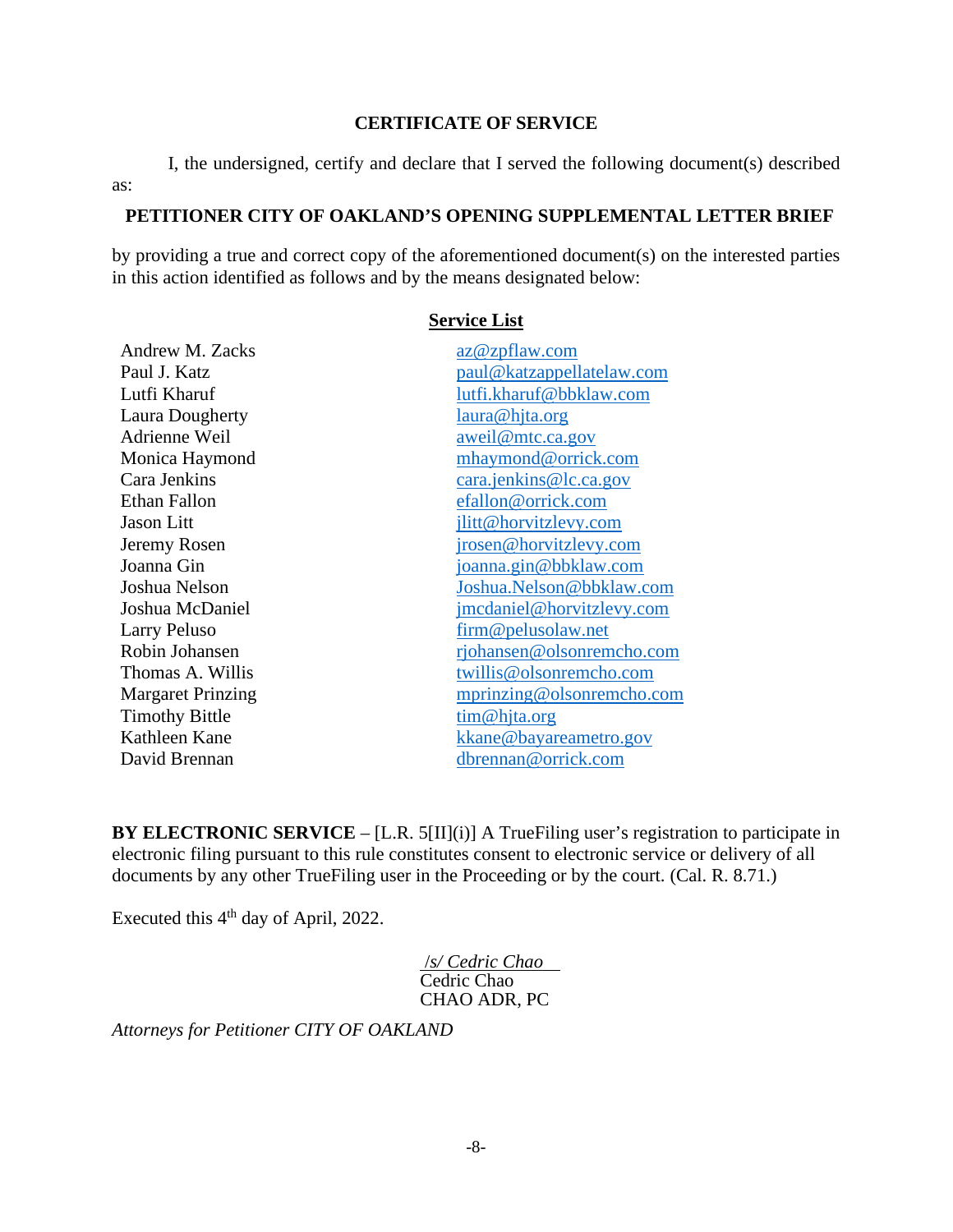#### **STATE OF CALIFORNIA**

Supreme Court of California

## *PROOF OF SERVICE*

# **STATE OF CALIFORNIA**

Supreme Court of California

Case Name:**ZOLLY v. CITY OF OAKLAND** Case Number:**S262634**

Lower Court Case Number:**A154986**

- 1. At the time of service I was at least 18 years of age and not a party to this legal action.
- 2. My email address used to e-serve: **cedric.chao@chao-adr.com**

3. I served by email a copy of the following document(s) indicated below:

Title(s) of papers e-served:

| <b>Filing</b>             | <b>Title</b>                                                  |
|---------------------------|---------------------------------------------------------------|
| $\mathbf{T}_{\mathbf{V}}$ | Document                                                      |
| <b>BRIEF</b>              | $[2022.04.04 Zol]$ - Supp. Letter Brief re Prop 26 Exemptions |

Service Recipients:

| <b>Person Served</b>                                    | <b>Email Address</b>                 | <b>Type</b>     | Date / Time      |
|---------------------------------------------------------|--------------------------------------|-----------------|------------------|
| Cara Jenkins<br>Office of Legislative Counsel<br>271432 | cara.jenkins@lc.ca.gov               | le-<br>Serve PM | 4/4/2022 3:03:17 |
| Zoe Savitsky<br>Oakland City Attorney's Office          | zsavitsky@oaklandcityattorney.org e- | Serve PM        | 4/4/2022 3:03:17 |
| Cedric Chao<br>CHAO ADR, PC<br>76045                    | cedric.chao@chao-adr.com             | le-<br>Serve PM | 4/4/2022 3:03:17 |
| Barbara Parker<br>Office of the City Attorney           | bjparker@oaklandcityattorney.org     | le-<br>Serve PM | 4/4/2022 3:03:17 |
| Adrienne Weil<br>Metropolitan Transportation Commission | aweil@mtc.ca.gov                     | le-<br>Serve PM | 4/4/2022 3:03:17 |
| Larry Peluso<br>Peluso Law Group, PC                    | pelusolaw@gmail.com                  | le-<br>Serve PM | 4/4/2022 3:03:17 |
| Joanna Gin<br>Best Best & Krieger LLP<br>323715         | joanna.gin@bbklaw.com                | le-<br>Serve PM | 4/4/2022 3:03:17 |
| Jeanette Barzelay<br>DLA Piper LLP<br>261780            | jeanette.barzelay@dlapiper.com       | le-<br>Serve PM | 4/4/2022 3:03:17 |
| Jason Litt<br>Horvitz & Levy LLP<br>163743              | jlitt@horvitzlevy.com                | le-<br>Serve PM | 4/4/2022 3:03:17 |
| Robin Johansen<br>Olson Remcho LLP<br>79084             | rjohansen@olsonremcho.com            | le-<br>Serve PM | 4/4/2022 3:03:17 |
| Monica Haymond<br>Orrick Herrington & Sutcliffe LLP     | mhaymond@orrick.com                  | le-<br>Serve PM | 4/4/2022 3:03:17 |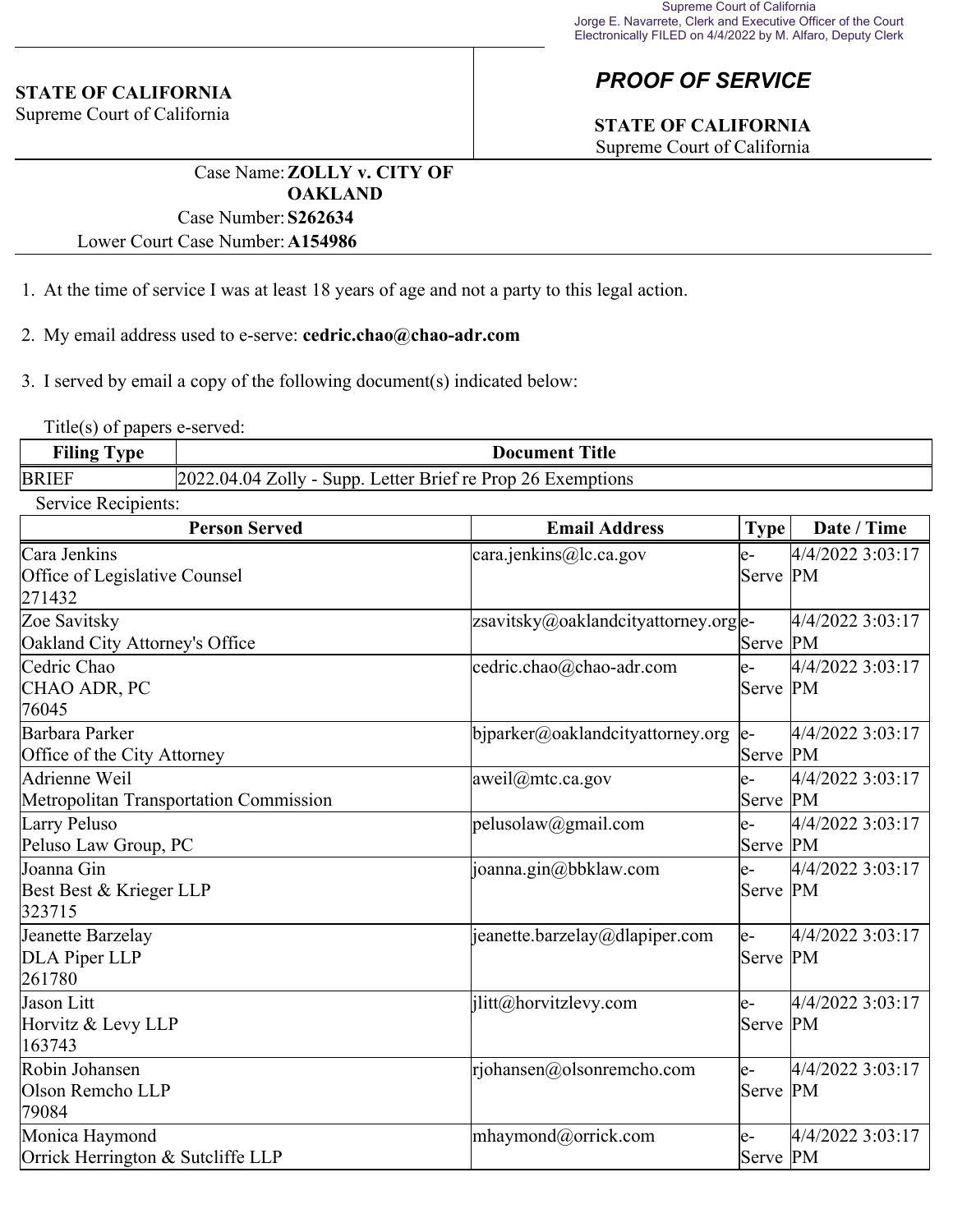| 314098                                                         |                                     |                  |                  |
|----------------------------------------------------------------|-------------------------------------|------------------|------------------|
| Andrew Zacks<br>Zacks, Freedman & Patterson, P.C.<br>147794    | AZ@zfplaw.com                       | $e-$<br>Serve PM | 4/4/2022 3:03:17 |
| Timothy Bittle<br>Howard Jarvis Taxpayers Foundation<br>112300 | $\lim(\omega)$ hjta.org             | le-<br>Serve PM  | 4/4/2022 3:03:17 |
| Barbara Parker<br>Office of Oakland City Attorney<br>69722     | bparker@oaklandcityattorney.org     | $e-$<br>Serve PM | 4/4/2022 3:03:17 |
| Joshua Nelson<br>Best Best & Krieger LLP<br>260803             | Joshua.Nelson@bbklaw.com            | $e-$<br>Serve PM | 4/4/2022 3:03:17 |
| Larry Peluso<br>Court Added<br>281380                          | firm@pelusolaw.net                  | e-<br>Serve PM   | 4/4/2022 3:03:17 |
| Joshua Mcdaniel<br>Horvitz & Levy LLP<br>286348                | imcdaniel@horvitzlevy.com           | le-<br>Serve PM  | 4/4/2022 3:03:17 |
| Lutfi Kharuf<br>Best Best & Krieger<br>268432                  | lutfi.Kharuf@bbklaw.com             | le-<br>Serve PM  | 4/4/2022 3:03:17 |
| Robin Johansen<br>Remcho, Johansen & Purcell, LLP<br>79084     | rjohansen@rjp.com                   | le-<br>Serve PM  | 4/4/2022 3:03:17 |
| Maria Bee<br>Office of the City Attorney                       | $m$ bee $@$ oaklandcityattorney.org | $e-$<br>Serve PM | 4/4/2022 3:03:17 |
| Paul Katz<br>Katz Appellate Law PC<br>243932                   | paul@katzappellatelaw.com           | $e-$<br>Serve PM | 4/4/2022 3:03:17 |
| Jeremy Rosen<br>Horvitz $&$ Levy LLP<br>192473                 | $ i$ jrosen@horvitzlevy.com         | le-<br>Serve PM  | 4/4/2022 3:03:17 |
| Kathleen Kane                                                  | kkane@bayareametro.gov              | e-<br>Serve PM   | 4/4/2022 3:03:17 |
| David Brennan                                                  | dbrennan@orrick.com                 | $e-$<br>Serve PM | 4/4/2022 3:03:17 |
| Thomas Willis<br>160989                                        | twillis@olsonremcho.com             | $e-$<br>Serve PM | 4/4/2022 3:03:17 |
| Margaret Prinzing                                              | mprinzing@olsonremcho.com           | e-<br>Serve PM   | 4/4/2022 3:03:17 |
| Laura Dougherty                                                | laura@hjta.org                      | e-<br>Serve PM   | 4/4/2022 3:03:17 |
| 255855                                                         |                                     |                  |                  |
| Ethan Fallon                                                   | efallon@orrick.com                  | le-<br>Serve PM  | 4/4/2022 3:03:17 |

This proof of service was automatically created, submitted and signed on my behalf through my agreements with TrueFiling and its contents are true to the best of my information, knowledge, and belief.